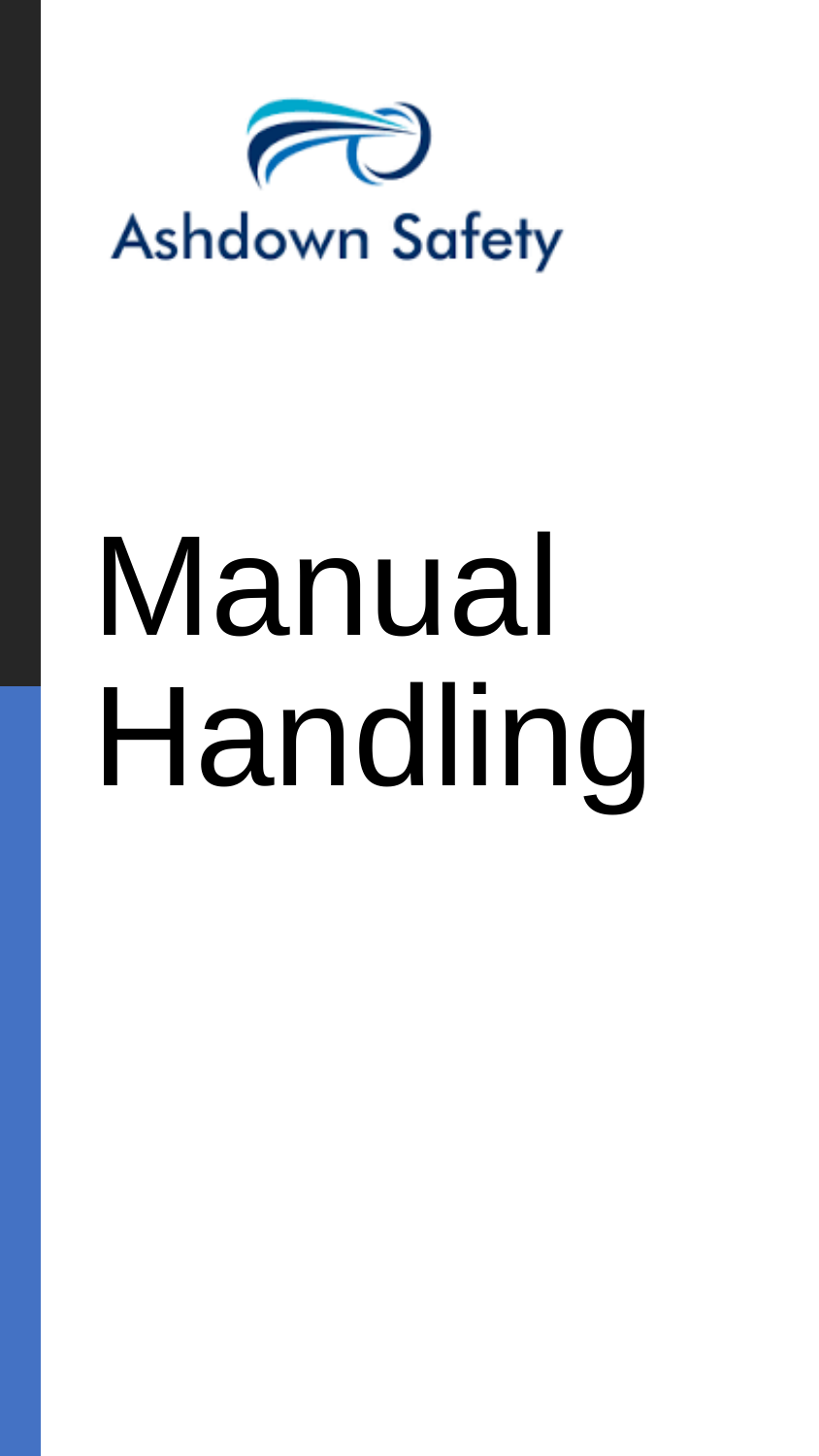



### **Manual Handling in the Workplace**

Manual handling involves the lifting, pushing, pulling, carrying putting down, or moving of a load. This includes pulling on a rope or lever, as well as directly handling the load.

It is estimated that 6.9 million working days were lost due to such disorders in 2018/19. According to the Health and Safety Executive statistics 498,000 workers suffered from work-related musculoskeletal disorders (either new or long-standing) in 2018/19

### **Key risk factors with poor manual handling**

- **Hernias** when the body is in a bent position the risk of hernia is increased.
- **Cuts, abrasions and fractures** including failing to check for sharp edges or nails when picking up a load, not wearing protective clothing and tripping over objects left lying around.
- **Spinal injuries** the vast majority of back problems are caused by disc lesions. The back is able to withstand considerable stress directly through the length of the spine, but when the back is bent, the stress is concentrated at one point.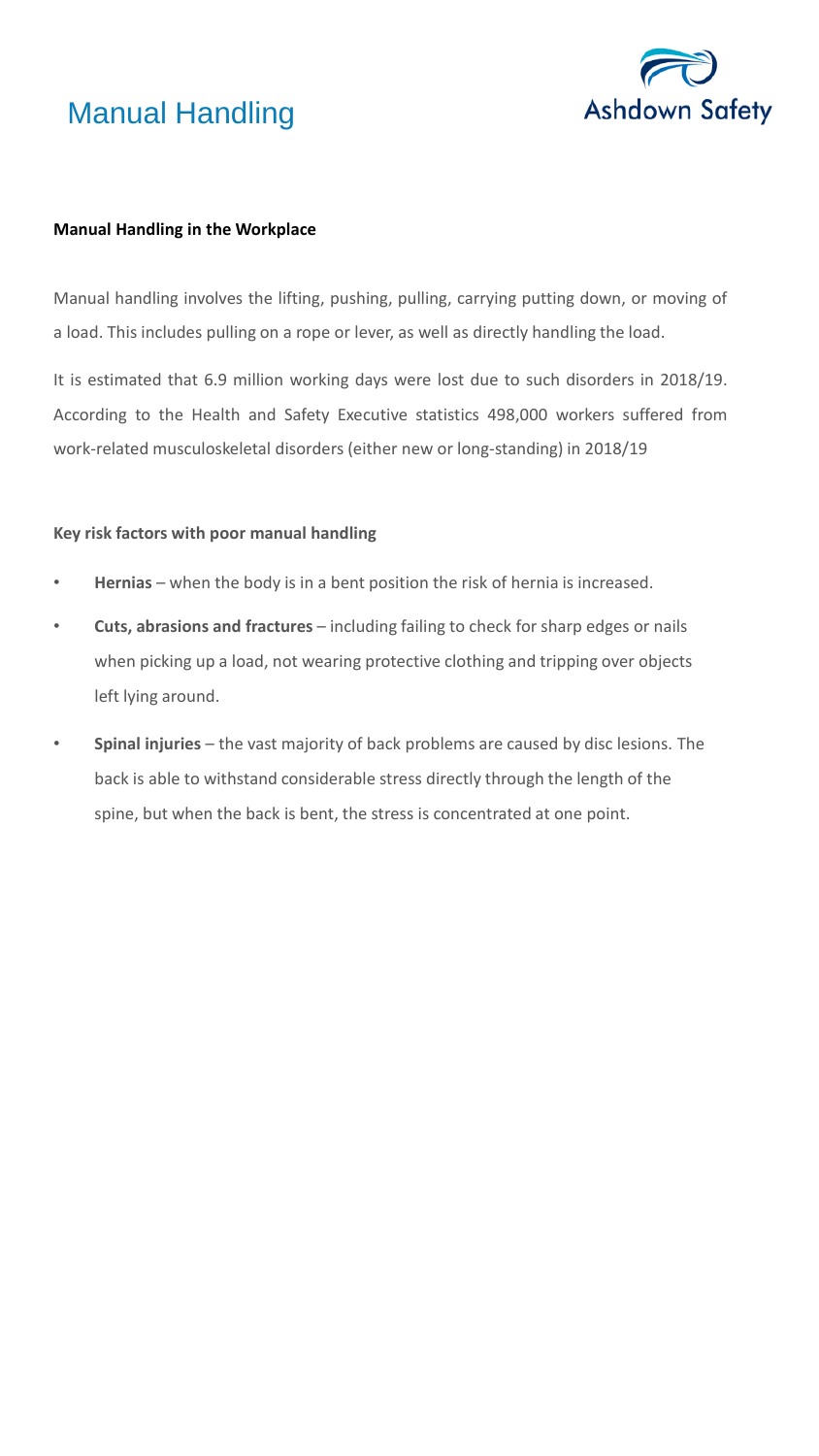## Manual Handling



### **Recommendations for employers**

- Assess the manual handling activity in detail
- train employees in good and safe manual handling techniques
- supply suitable information on the load to be lifted
- if manual handling cannot be avoided then minimise the dangers by using trolleys, stacker trucks or similar equipment
- Reduce the need for manual handling in the workplace, either by eliminating completely, or by use of work equipment such as conveyors or fork lift trucks
- provide the right equipment to handle the load safely

### **Summary**

**Avoid** manual handling operations where possible.

**Assess** the risks of any unavoidable hazardous operations

**Eliminate** or control the risk of injury, using an assessment as a basis for action.

**"Ensure that a risk assessment is always carried out when manual handing"**